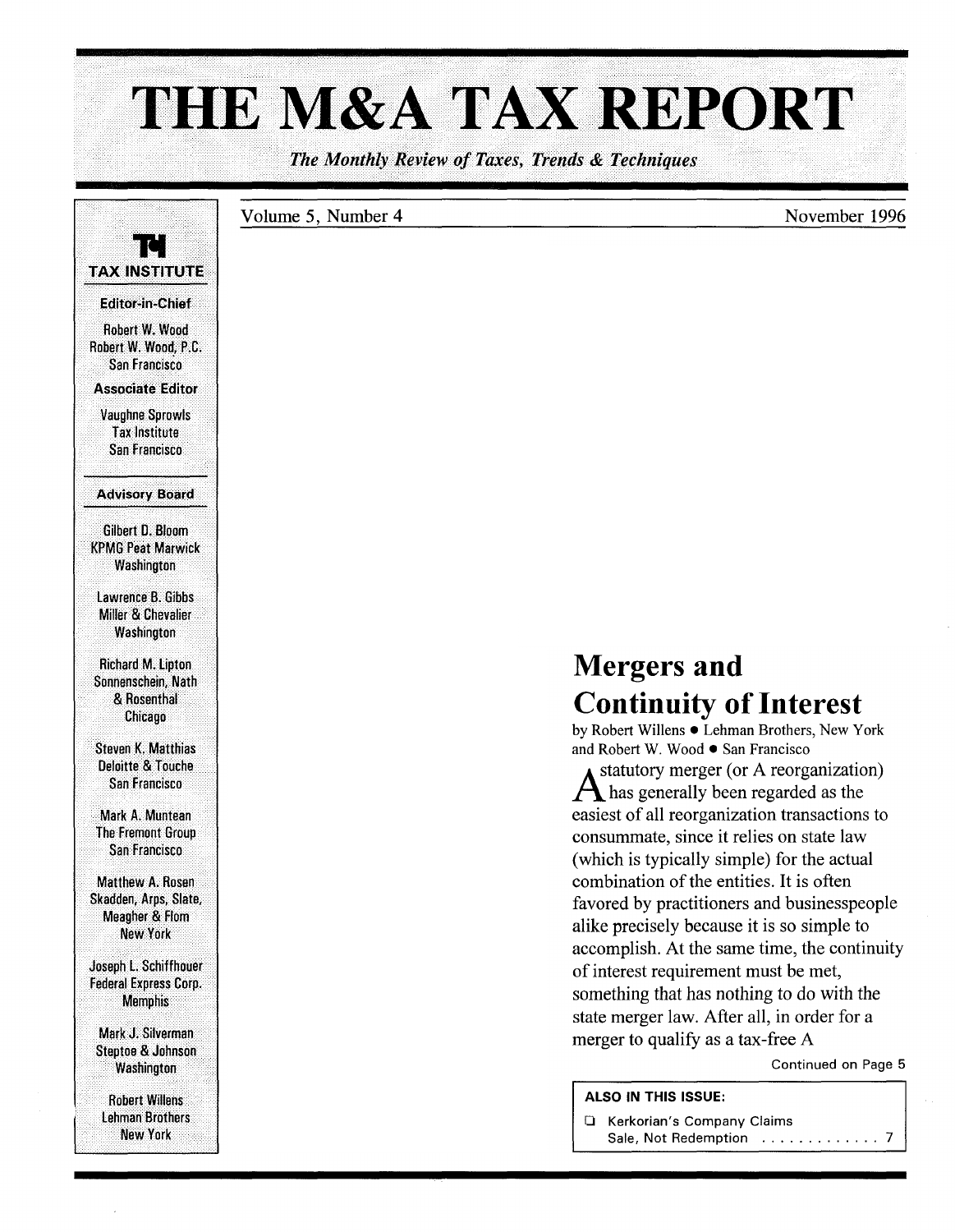**MERGERS & CONTINUITY** Continued from Page 1 reorganization-so that the target's shareholders can receive acquiring corporation stock on a tax-free basis, and so the "movement" of target's assets to the acquiring corporation does not trigger gain-the merger must exhibit "continuity of interest."

Continuity of interest is one of the generic requirements of all reorganizations. Its fundamental doctrine is that the original owners of a corporation must have a continuing interest through stock ownership in a transferee or reorganized corporation after the dust settles. Despite this seemingly simple notion, the continuity of interest doctrine has generated volumes of authority. Originally designed to cut back on the types of reorganizations that are ostensibly permitted by the statute, the continuity of interest doctrine actually consists of a number of distinct considerations, depending on the type of

Continued on Page 6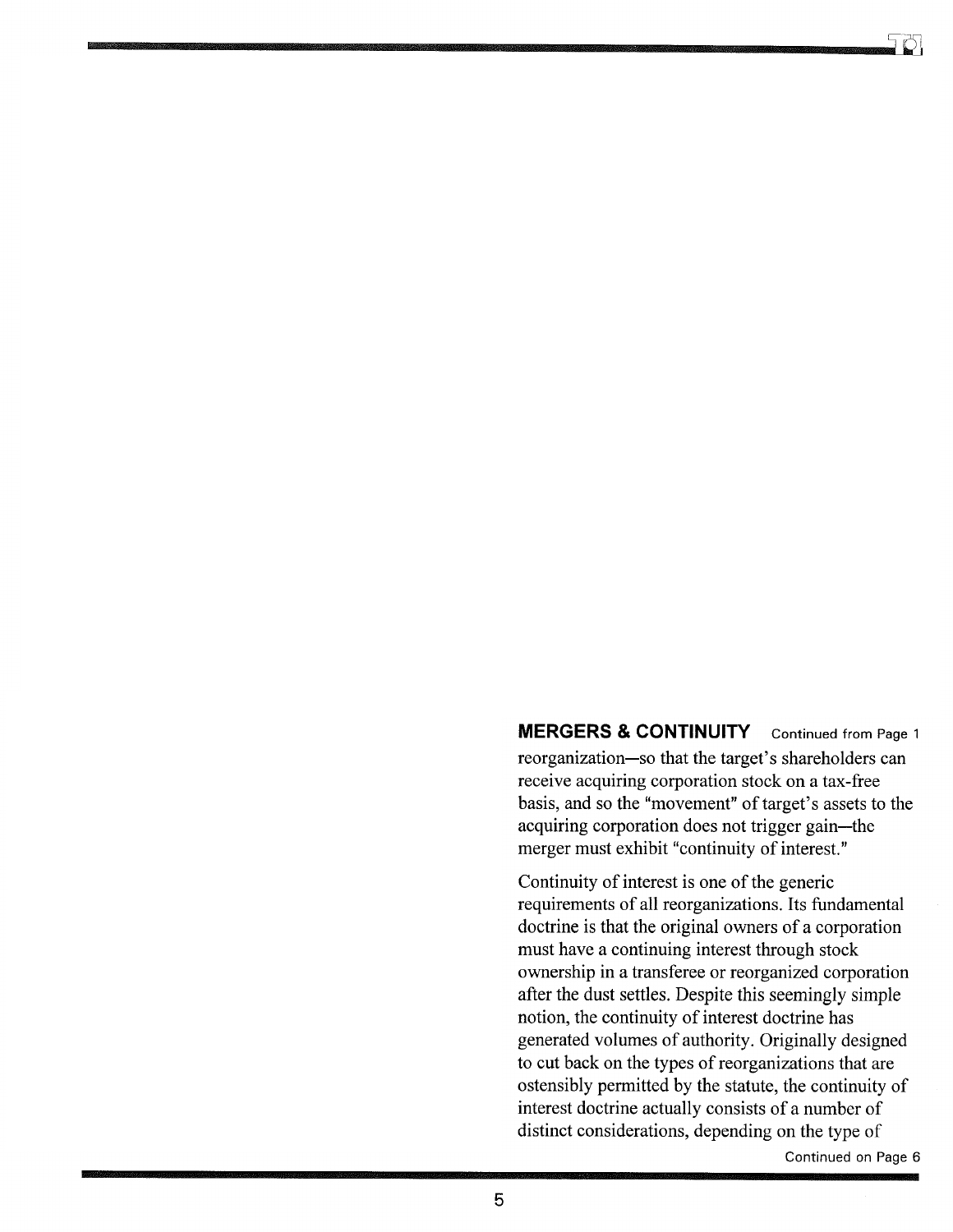#### **MERGERS & CONTINUITY** Continued from Page 5

reorganization involved.

### **How Much Is Enough?**

A merger exhibits the requisite continuity where the shareholders receive (and retain) a continuing interest (through ownership of equity) in the business formerly conducted by the target. But continuity has a quantitative aspect, and it is this quantitative aspect that is at the heart of the continuity of interest doctrine, even though it is somewhat of a moving target. Just how much stock in the reorganized or transferee company must the former owners have in it after the dust settles?

The IRS considers 50% continuity to be sufficient. This percentage represents the proportion of equity consideration to aggregate consideration received for the transferred assets. It does not focus on the percentage of the buyer's outstanding stock owned by the target's shareholders. Actually, even the IRS at one time had recognized that 50% does not represent a lower limit on continuity, at one time even saying 45% continuity was enough. (See Rev. Rul. 61-156, 1961-2 C.B. 62.) But despite the current 50% IRS ruling threshold, many deals have proceeded with much less.

Indeed, it is well-settled by the case law that an appreciably smaller continuity percentage will suffice. Thus, in the well-known case, *John A. Nelson*  v. *Helvering,* 296 U.S. 374 (1935), the Supreme Court found the requisite continuity of interest where the target's assets were conveyed for cash and preferred stock representing only 38% of the total. On the other hand, 15% and 16% continuity have each been held insufficient. See *Yoc Heating Corp., 61*  T.C. 161 (1973) (15%); and *May B. Kass,* 60 T.C. 218 (1973), *ajf'd,* 491 F.2d 749 (3d Cir. 1974).

Again, these percentages do not represent the relationship between the transferor's equity in the transferee and the total equity. Rather, they represent the proportion of equity consideration passing to the former shareholders of the acquired corporation in relationship to the aggregate consideration received for the transferred assets. Stated differently, it is continuity of interest *by value,* not by raw percentages, that is significant.

#### **Example:**

Shareholders Art, Barbara, and Claude, who own INC equally, transfer all of the outstanding stock of INC to Conglomerate in exchange for one-half of one percent of the outstanding stock of Conglomerate in a B reorganization. Assuming they hold their shares for some time thereafter and do not dispose of them pursuant to the reorganization plan, the continuity of interest requirement is met. In fact, there is 100% continuity, even though, collectively, they only received onehalf of one percent of Conglomerate's stock. If the transaction had been an A reorganization (permitting consideration other than voting stock), the continuity requirement would have been met even if Art received cash, with only Barbara and Claude acquiring stock in Conglomerate.

As the above example suggests, some shareholders may elect to receive cash. Indeed, a sizable percentage of the acquired corporation's shareholders may opt to receive cash, and this will not itself destroy continuity.

Moreover, while some percentage of shareholders in the acquired corporation may choose not to participate in the reorganization, and may prefer cash instead, there is some flexibility in making the determination of the percentage of shareholders in the acquired corporation that are deemed to participate. The courts have held that stock in the acquiring entity received by shareholders who also have the status of creditors may be counted in determining continuity of interest regardless of whether the shares received are attributable to their capacities as creditors or shareholders.

#### **Real Life Continuity**

Berkshire Hathaways' acquisition of Flightsafety is being structured as a merger designed to qualify as an A reorganization. The merger features only 42% continuity. Obviously, based on *Nelson* v. *Helvering*  (in which 38% continuity was held to be enough), this is sufficient to sail within the protected zone. Moreover, since 50% continuity is often looked to as a kind of IRS-blessed benchmark, the Berkshire

Continued on Page 7